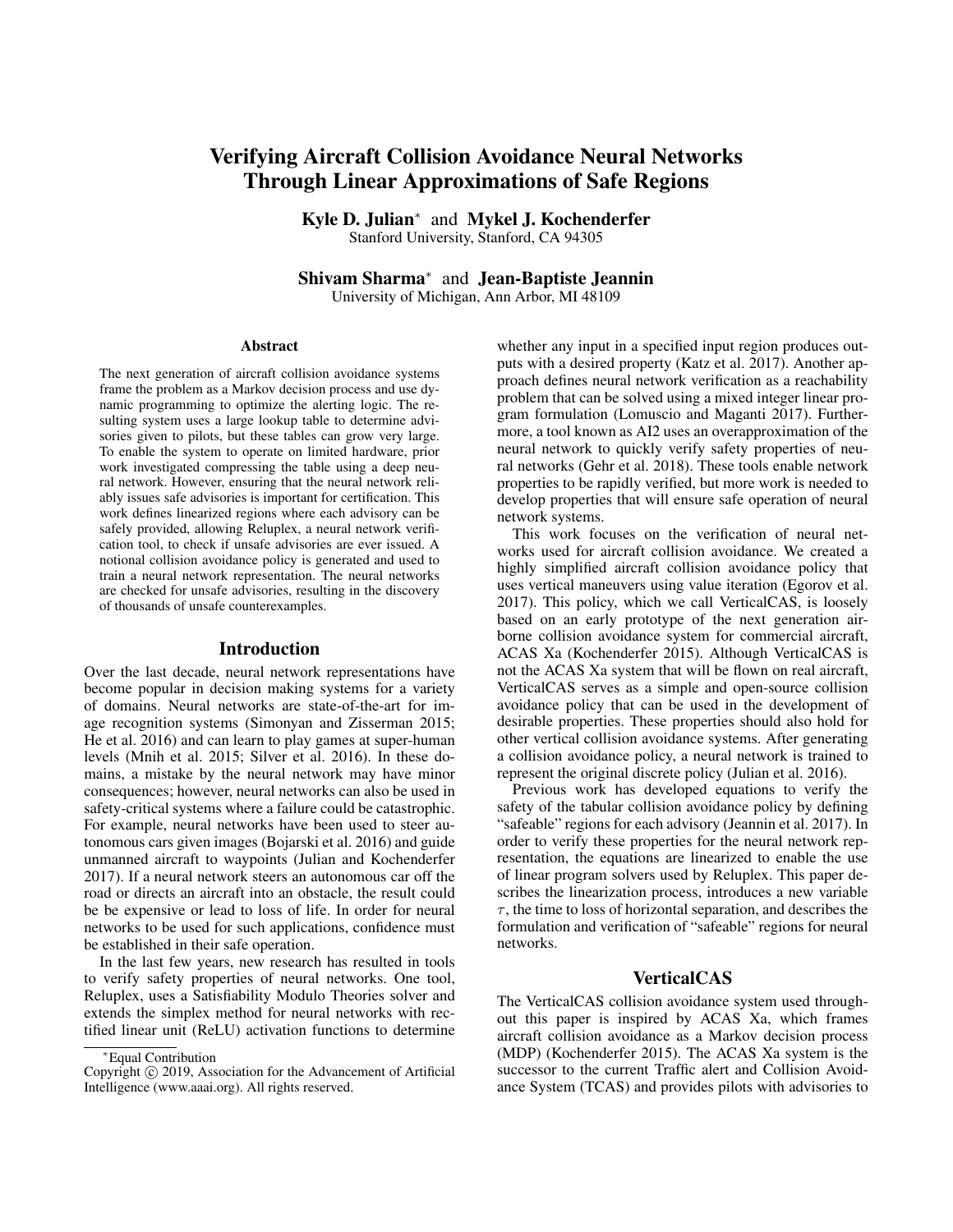change their vertical rate to prevent a possible near mid-air collision (NMAC). A NMAC is defined as an *intruder* aircraft coming inside the ownship *puck* which is described in Fig. 1 as a region  $h_p = 100$  ft above and below, and  $r_p = 500$  ft radially around the ownship aircraft (the aircraft where the collision avoidance system is installed).

VerticalCAS has 5 inputs which describe the system's state:

- 1.  $h$  (ft): Altitude of intruder relative to ownship
- 2.  $v_O$  (ft/s): ownship vertical climb rate
- 3.  $v_I$  (ft/s): intruder vertical climb rate
- 4. aprev: previous advisory
- 5.  $\tau$  (sec): time to loss of horizontal separation

The first 3 inputs are spatial and velocity quantities that are described in Fig. 1. Relative altitude h varies from −8000 ft to 8000 ft, and the aircraft climb rates vary from −100 ft/s to 100 ft/s.

Previous advisory  $(a_{prev})$  dictates which advisories VerticalCAS can issue given the most recent advisory. This restricts the network from issuing conflicting advisories like strong ascend or descend advisories immediately after a clear of conflict advisory which can be confusing to pilots.

Time to loss of horizontal separation  $(\tau)$  is the time till the horizontal separation between the intruder and ownship is less than  $r_p$ . A more explicit definition of  $\tau$  is

$$
\tau = \frac{r - r_p}{r_v} \tag{1}
$$

where  $r$  is the horizontal separation between the ownship and intruder, and  $r_v$  is the relative horizontal velocity between the two aircraft.

#### Markov Decision Process Policy

VerticalCAS is computed using local approximation value iteration as implemented by the Julia package called POMDPs.jl (Egorov et al. 2017). The states, dynamics, rewards, and advisories reflect an early prototype of the ACAS Xa system described by Kochenderfer (2015). Each state  $s \in S$  represents a discrete encounter geometry between the ownship and intruder aircraft and has five dimensions which are the inputs outlined above.

The system issues a new advisory  $a$  every  $\epsilon$  seconds, and there are nine possible advisories as described in Table 1, where  $q$  is Earth's sea-level gravitational acceleration (Jeannin et al. 2017). Each vertical advisory is defined by a target velocity  $v_{l_o}$  and sign w. If  $w = 1$ , the ownship can assume a velocity in the range  $[v_{lo}, +\infty)$ , and if  $w = -1$  the ownship can assume a velocity in the range  $(-\infty, v_{lo}]$ . In addition to the advisory  $(w, v_{lo})$ , the ownship has to accelerate at least  $a_{lo}$  until it is in the acceptable velocity range defined by the issued advisory.

The transition model  $T(s, a, s')$  and reward model  $r(s, a)$ used for vertical collision avoidance are explained in previous work (Kochenderfer 2015). Local approximation value iteration is used to compute the state-action values,  $Q(s, a)$ ,



Figure 1: Three input variables of VerticalCAS neural network and ownship puck defined by  $r_p$  and  $h_p$  on ownship centered coordinate frame.

such that the finite-horizon Bellman equation holds for all states and actions:

$$
Q(s, a) = r(s, a) + \sum_{s'} \max_{a'} T(s, a, s') Q(s', a')
$$
 (2)

Because  $s'$  might not be exactly one of the discrete states  $s \in$ S, multilinear interpolation is used to compute  $Q(s', a')$ . After computing the Q values using local approximation value iteration, the advisory associated with the highest Q value for a given state is the best advisory and is issued by the system. In addition, because the computed policy tends to advise Clear of Conflict in cases where an NMAC is imminent and unavoidable, the advisory at time  $\tau = 6$  is used in situations where  $\tau < 6$ .

### Neural Network Representation

Storing the MDP policy with fine resolution in a table format can require large amounts of storage space, which may prevent implementation on limited avionics hardware. One approach to compressing the policy representation approximates the policy using a neural network through the use of supervised learning and an asymmetric loss function, which encourages the neural network to simultaneously approximate the Q-values and highest scoring advisory (Julian et al. 2016). One network was trained for each previous advisory  $a<sub>prev</sub>$ , resulting in nine fully connected neural networks using six hidden layers of 45 hidden units each. Each hidden layer uses rectified linear unit (ReLU) activation, which is defined as ReLU $(x) = \max(0, x)$  (Dahl, Sainath, and Hinton 2013). Each network uses the remaining four state variables as inputs and outputs a value associated with each possible advisory. Each neural network was trained for 200 epochs using AdaMax optimization (Kingma and Ba 2015) implemented in Keras (Chollet 2015) with the Theano backend (Theano Development Team 2016), which requires an hour to train on an NVidia Titan X GPU.

Figure 2 plots the advisory the system would give to the ownship if the intruder were at each location in the plot. In this scenario, the ownship is climbing while the intruder is maintaining a constant altitude. If the intruder is approaching the ownship from above, the system alerts the ownship to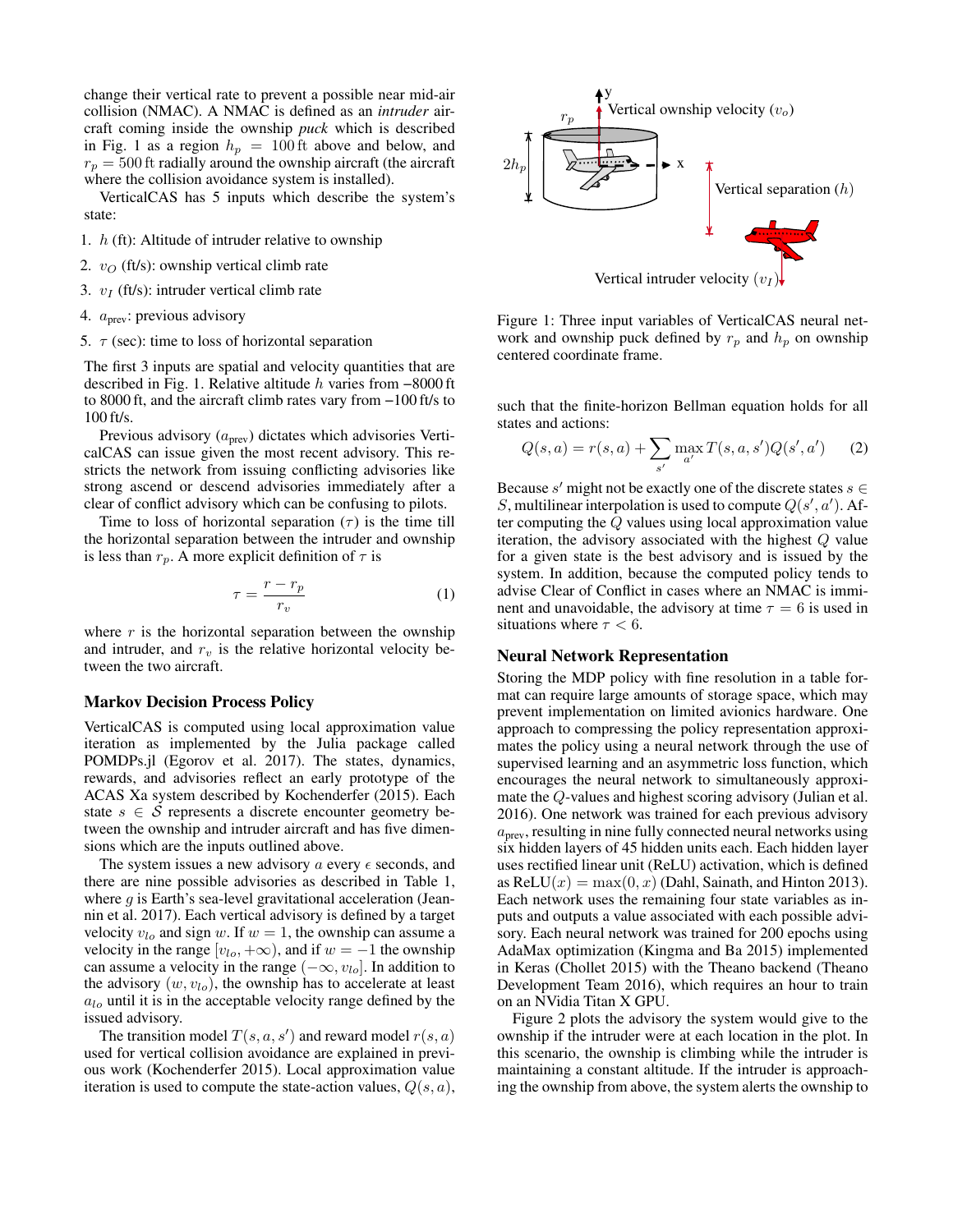| Table 1: VerticalCAS advisories |                                            |                       |                 |         |                   |  |  |  |  |  |  |
|---------------------------------|--------------------------------------------|-----------------------|-----------------|---------|-------------------|--|--|--|--|--|--|
| <b>Advisory</b>                 | <b>Description</b>                         | <b>Vertical Range</b> | <b>Strength</b> | Sign    | <b>Advisory</b>   |  |  |  |  |  |  |
|                                 |                                            | $(Min, Max)$ [ft/min] | $a_{lo}$        | w       | $v_{lo}$ [ft/min] |  |  |  |  |  |  |
| COC                             | Clear of Conflict                          | $(-\infty, +\infty)$  | g/4             | N/A     | N/A               |  |  |  |  |  |  |
| <b>DNC</b>                      | Do Not Climb                               | $[-\infty, 0]$        | g/4             | $-1$    | 0                 |  |  |  |  |  |  |
| <b>DND</b>                      | Do Not Descend                             | $[0, +\infty)$        | g/4             | $+1$    | 0                 |  |  |  |  |  |  |
| <b>DES1500</b>                  | Descend at least 1500 ft/min               | $[-\infty, -1500]$    | g/4             | $-1$    | $-1500$           |  |  |  |  |  |  |
| CL1500                          | Climb at least 1500 ft/min                 | $+1500, +\infty$      | g/4             | $+1$    | $+1500$           |  |  |  |  |  |  |
| <b>SDES1500</b>                 | Strengthen Descend to at least 1500 ft/min | $[-\infty, -1500]$    | g/3             | $-1$    | $-1500$           |  |  |  |  |  |  |
| <b>SCL1500</b>                  | Strengthen Climb to at least 1500 ft/min   | $+1500, +\infty$      | g/3             | $+1$    | $+1500$           |  |  |  |  |  |  |
| <b>SDES2500</b>                 | Strengthen Descend to at least 2500 ft/min | $[-\infty, -2500]$    | g/3             | $^{-1}$ | $-2500$           |  |  |  |  |  |  |
| <b>SCL2500</b>                  | Strengthen Climb to at least 2500 ft/min   | $+2500, +\infty)$     | g/3             | $+1$    | $+2500$           |  |  |  |  |  |  |



Figure 2: Example policy plots for a climbing ownship and level-flying intruder using the MDP table (top) and neural network (bottom)

stop climbing (DNC) or descend (DES1500) in order to prevent an NMAC. If the intruder is a little below the ownship, the system advises the pilot to continue climbing (CL1500). In other locations, a collision is not imminent and the system alerts clear-of-conflict (COC). The neural network representation is a smooth approximation of the original table policy. Although the network appears to represent the table well, verification is needed to ensure that the neural network alerts safely at all times.

## Safe Regions

The *safe region* is defined as the region in space where an intruder aircraft will be safe (i.e. will not enter the ownship puck), given the ownship aircraft is following a single advisory (shown in Fig. 3). The safe region is described by the ownship travelling along a nominal trajectory. This nominal trajectory is described by the ownship following an advisory exactly, i.e., if the advisory issued allows a range of velocities  $[1500, +\infty)$ , the nominal trajectory will be defined by the ownship assuming a velocity of 1500 ft/min. From our earlier definition of  $\tau = \frac{r - r_p}{r}$  $\frac{-r_p}{r_v}$ ,  $\tau = 0$  of the nominal trajectory is at  $r = r_p$ .

The nominal trajectory of the ownship is simply a parabolic trajectory due to constant vertical acceleration. The trajectory can be written as follows (Jeannin et al. 2017):

$$
h_n = \begin{cases} \frac{a_{lo}}{2} \tau^2 + v_O \tau, & \text{if } 0 \le \tau < \frac{v_{lo} - v_O}{a_{lo}}\\ v_{lo} \tau - \frac{(v_{lo} - v_O)^2}{2a_{lo}}, & \text{if } \frac{v_{lo} - v_O}{a_{lo}} \le \tau \end{cases}
$$
(3)

where  $h_n$  is the altitude of the ownship in a coordinate frame centered in the starting position of the ownship Fig. 1 (Note: the subscript  $n$  denotes the nominal trajectory). The piecewise Eq. (3) describes the dynamics when the ownship velocity is less than  $v_{lo}$  and when the ownship velocity is greater than  $v_{lo}$ . Once the ownship climb rate reaches  $v_{lo}$ , the aircraft is compliant with the advisory and continues climbing with no vertical acceleration.

For the example of CL1500, the safe region will be the region below the 'puck' of the ownship flying along the CL1500 nominal trajectory. If an intruder is in this region below the ownship, it will be safe from collision for an ownship following the CL1500 advisory. Therefore, this region is defined as the *safe region* for a particular advisory.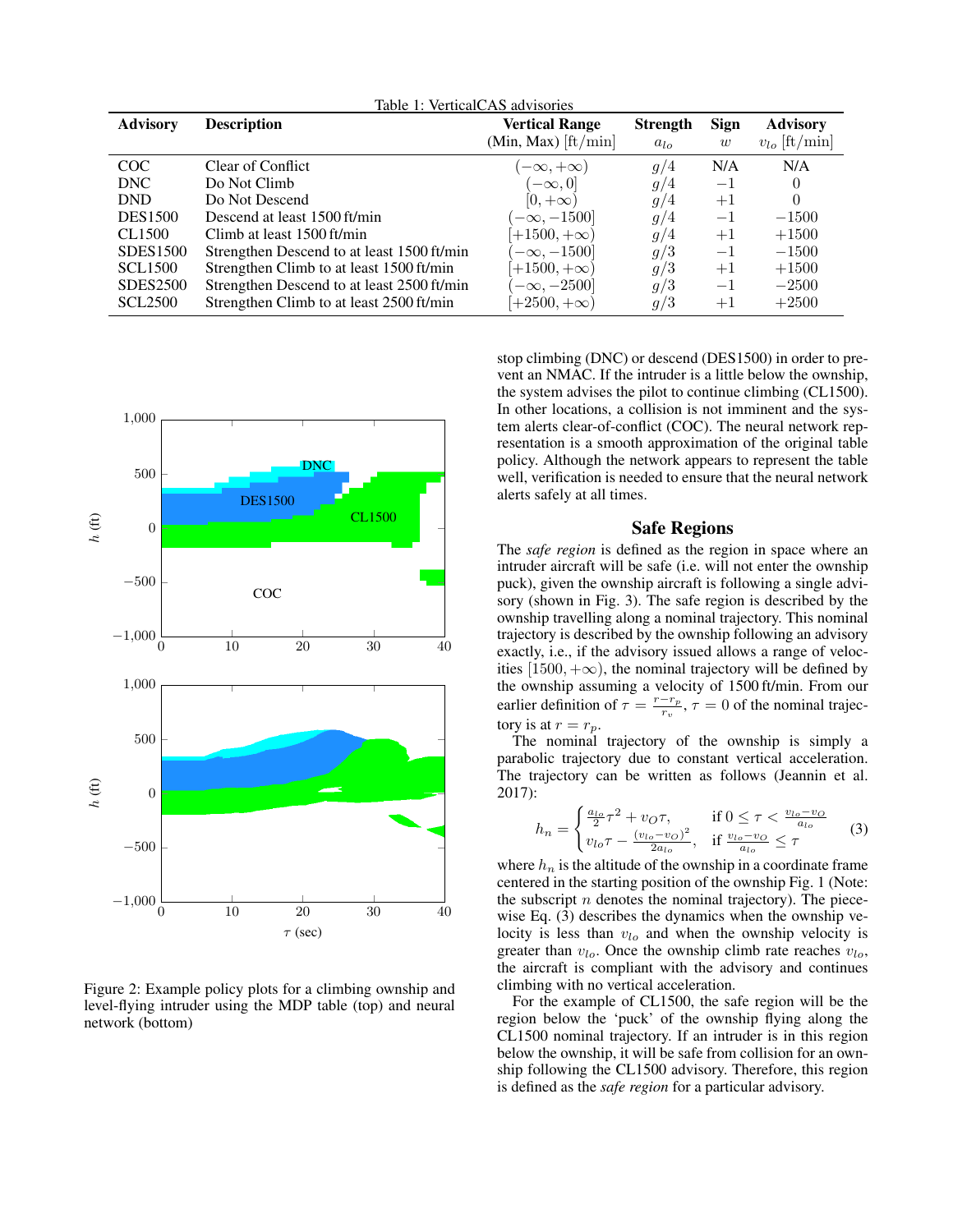

0 2 4 6 8 10 −100  $\Omega$ 100 Unsafe for CL1500 Safe for CL1500 Intruder **Ownship**  $\tau$  (sec) h (ft)

Figure 3: Intruder in the safe region for ownship advisory CL1500 and  $v_O < 0$ 

Safe regions have to be able to be represented in terms of network variables to define a search space in the state-space of the network. Representing safety bounds solely in terms of the five network variables poses some challenges which are discussed in the next section.

One limitation with using safe regions to verify safety properties is that safe regions assume that the ownship follows a single advisory throughout the encounter. In reality, multiple advisories can be issued during an encounter, giving the system an opportunity to change the advisory. Therefore, an advisory that was initially *unsafe* can be made *safe* with a change later in the encounter. Safeable regions, described below, build on the safe region concept and tackle this shortcoming.

#### Worst-Case Scenario Approach

An NMAC is defined as an intruder aircraft coming inside the ownship *puck*, as depicted in Fig. 1. The network is trying to prevent NMAC's, so the safe region is described by this puck around the ownship aircraft.

In Fig. 3, when the ownship is descending, the safe region bounds are described by the 'back' of the ownship puck (Jeannin et al. 2017), where the 'back' of the ownship puck can be represented as  $\tau_{back} = \tau - \frac{2r_p}{r_p}$  $\frac{r_{p}}{r_{v}}$ , where  $r_{p}$  is a known constant, but,  $r_v$  is unknown because it is not an input to the network. Thus, a worst-case approximation must be made to define the safe region bounds described by the back of the ownship puck.

At  $\tau = 0$  the horizontal separation between the intruder and ownship is  $r_p$ . After this point, horizontal separation between the ownship puck and the intruder will not be regained again until  $t = \frac{2r_p}{r}$  $\frac{z_{r_p}}{r_v}$  seconds in the future when the intruder will cross the back of the ownship puck. In the worst-case,  $r_v \rightarrow 0$ , and horizontal separation may never be regained.

Figure 4: Intruder in the worst-case safe region for the ownship advisory CL1500 and  $v<sub>O</sub> < 0$ 

As a result, the intruder must be at an altitude that is safeable for all time  $t > \tau$ .

The relative horizontal velocity of the two aircraft  $r_v$  effectively dictates the width of the ownship puck in  $\tau$ -space. The worst-case safe region bound should include all other unsafe regions, which is achieved as  $r_v \rightarrow 0$  or the ownship puck is infinitely wide. The worst-case safe region bounds can be seen in Fig. 4. Using this approach, a worstcase safe region bound can be described where  $\Omega_{\text{Unsafe}} \subseteq$  $\Omega_{\text{Unsafe}(\text{worst case})}$  i.e. all possible unsafe regions are subsets of the worst-case scenario unsafe region.

# Safeable Regions

Safeable regions are defined as regions which are currently safe or that can be made safe in the future. A safeable region is constructed by assuming two worst-case trajectories of an aircraft complying with an advisory for time  $\epsilon$  (VerticalCAS issues a new advisory every  $\epsilon$  seconds). After  $\epsilon$ , these two trajectories represent the two extreme positions of the ownship that complies with the initial advisory. From this point, the strongest reversing and strengthening advisories that VerticalCAS can issue are considered. If either of these advisories prevent a collision, then the intruder is in a safeable region. As a result, a collision with an intruder in the safeable region can always be avoided. For example, as seen in Figure 5, if the intruder is located as shown, the system can safely issue a CL1500 advisory because a strong reversal at the next time step will ensure that the ownship descends before reaching the intruder. A more detailed explanation of safeable regions is provided in (Jeannin et al. 2017).

If the system always gives safeable advisories whenever possible, then an intruder beginning in the safeable region will always be avoided. As a result, ensuring safety when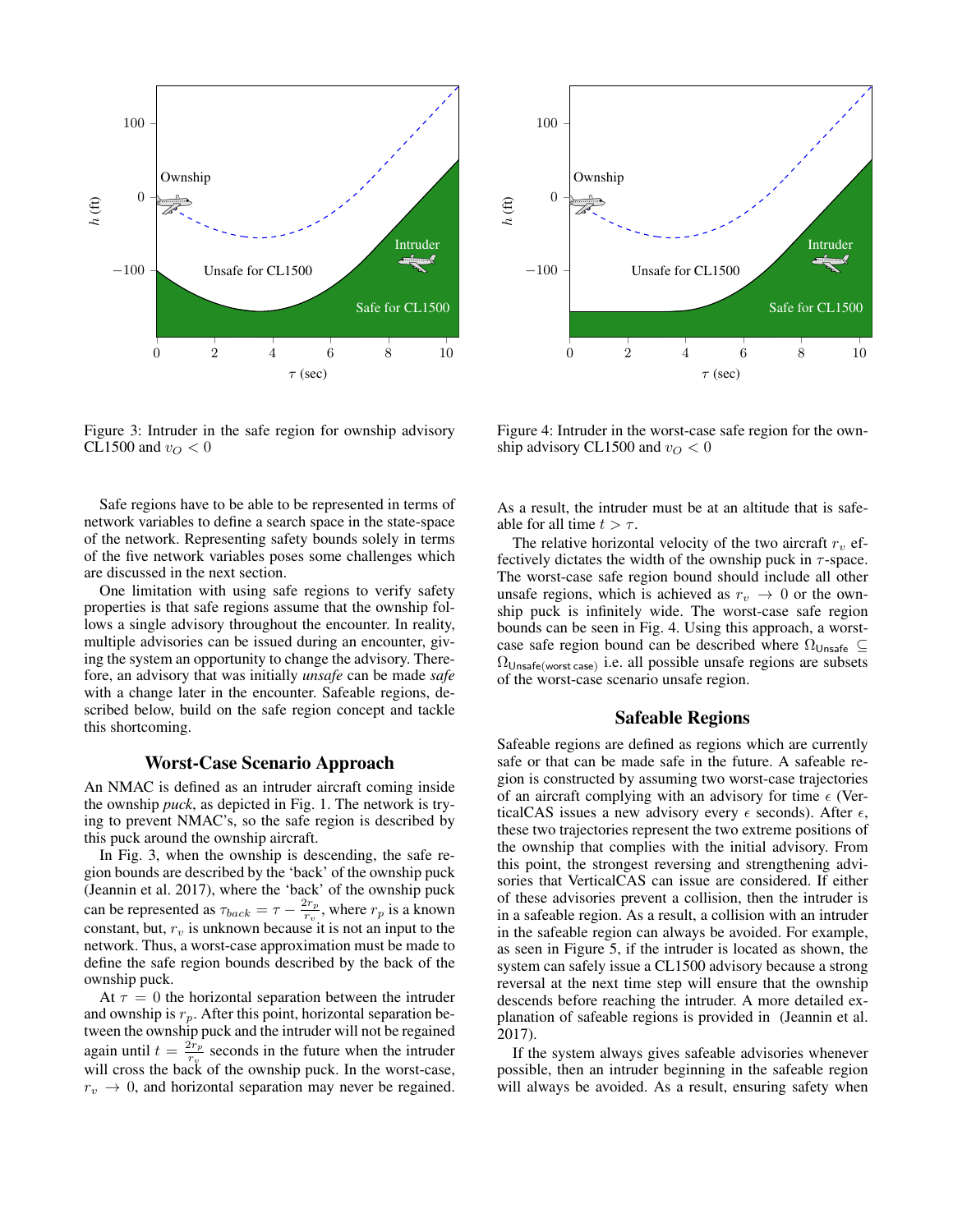

Figure 5: Safeable region with strengthen and reversal alerts issued at  $\tau = \epsilon$ .

using the neural network system requires checking for any instances when the neural network gives an unsafeable advisory when a safeable advisory exists. To generate these regions, the region that is unsafeable for all advisories must be computed, which can be done by generating the intersection of all possible advisories, as illustrated in Fig. 6. The region to verify is shown in red in Fig. 7 because this region is unsafeable for CL1500 but would be safeable for another advisory such as SCL2500 or SDES2500. The next section describes how these safeable regions are adapted for use with the Reluplex neural network verification tool.

## Checking Safeable with Reluplex

Reluplex extends the simplex method to verify neural network properties by representing neural networks, activation functions, and constraints as piecewise linear equations. Linear bounds are placed on the input variables to define the search region, and the output variables are constrained such that the advisory of interest must be associated with the largest valued output from the network. Reluplex systematically searches for an input to satisfy both input and output constraints. (Katz et al. 2017). The red unsafeable region in Fig. 7 is nonlinear and non-convex, so the region cannot be verified using Reluplex in the current form.

There are three adjustments made to the safeable regions to prepare the regions for Reluplex. First, the safeable regions are functions of the ownship's initial climbrate, which can vary from −100 ft/s to 100 ft/s. In order to avoid verifying every possible region generated by all floating point values of ownship climb rate, the regions are generated assuming a small range of climb rates instead of a single climb rate. To generate the safeable boundaries, the upper and lower trajectories are generated assuming the worst case initial climb rate. As a result, the unsafeable boundaries grow outwards, as seen in Fig. 8, which shows the safeable region bound-



Figure 6: All unsafeable regions and the region that is unsafeable for all advisories



Figure 7: Safeable and unsafeable regions for CL1500 advisory

aries for different ranges of climb rates.

Next, the safeable regions are linearized so that boundaries can be represented in Reluplex. The linearization over-approximates the unsafeable region by approximating quadratic bounds as a piecewise linear function. The approximation uses either an inner approximation connecting points on the curve, or an outer approximation using line segments tangent to the curve. The type of approximation used is chosen to over-approximate the unsafeable region. Figure 9 shows the linearization of the safeable region that over-approximates the unsafeable region.

Lastly, the region checked by Reluplex is split into small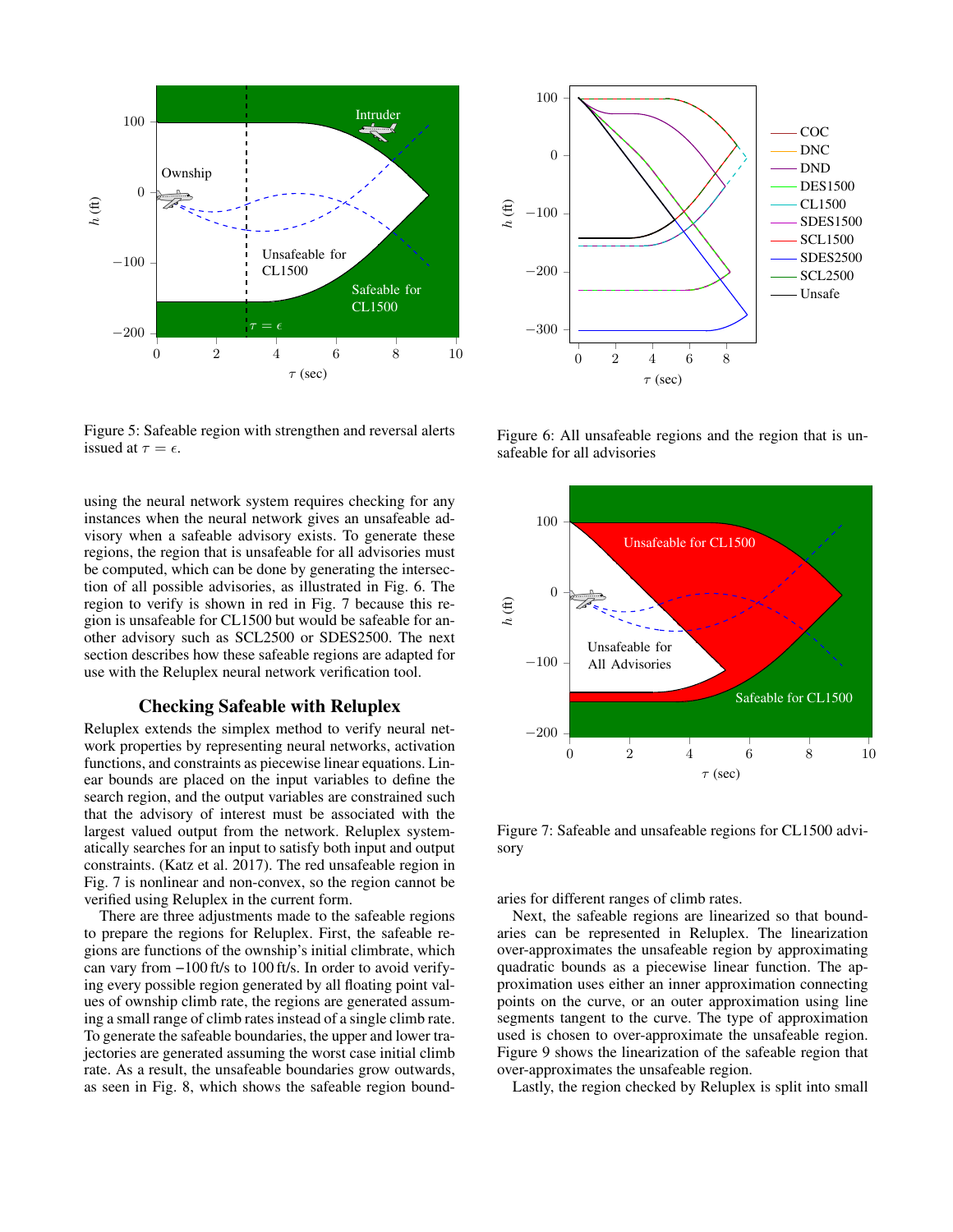

Figure 8: Safeable regions for different initial climbrates for the ownship



Figure 9: Over-approximation of the search region

slices that are defined by a lower and upper bound on  $\tau$  as well as a single linear lower bound on  $h$  and a single linear upper bound on h. Because the neural network uses  $\tau = 6$ for inputs where  $\tau = 6$ , the  $\tau$  bounds are adjusted to ensure the network is evaluated at  $\tau = 6$  for inputs where  $\tau < 6$ . Each small slice is checked as a separate query with Reluplex. A satisfiable set of inputs found by Reluplex represents a counterexample, or a set of network inputs that produce an unsafeable advisory when a safeable advisory exists. Because Reluplex is sound and complete, if Reluplex cannot find a counterexample for a query, then no counterexample exists.



Figure 10: Heat map of counterexamples for  $a_{\text{prev}}$ : Clear of **Conflict** 

## **Results**

To verify the unsafeable regions in all of the neural networks, each of the nine neural networks associated with one of the previous advisories is evaluated for all allowed advisories. Using a  $\Delta v_O$  of 2 ft/s, there are 100 velocity ranges to verify. After slicing up each unsafeable region into small regions with linear bounds, a total of 42, 032 separate queries were generated and evaluated with Reluplex, which required 11 hours when using 9 independent threads. Each query was run with  $\epsilon = 1$  second (in all the figures  $\epsilon = 3$  seconds just for illustration purposes). As a result, 3, 957 counterexamples were discovered, about 9.14% of all queries. A table of when these counterexamples occurred is shown in Table 2, where N/A is used for advisories that are not allowed given the previous advisory. Most counterexamples occur for the COC advisory, but many other counterexamples exist for other advisories as well.

Visualizing the counterexamples in the form of a heat map allows for analysis of the network's performance. Fig. 10 plots all the counterexamples found by Reluplex for advisories issued after a clear of conflict advisory. No counterexamples are found in the white region in the middle of the plot because this region is unsafeable for all advisories and is omitted from the search region, as illustrated in Fig. 7. The lighter points represent a higher probability density of counterexamples. The figure illustrates that counterexamples are most prevalent at around  $\tau = 7$  s. This information can be useful for tweaking networks to perform safely. Also, Fig. 10 shows rough vertical stripes, which is due to the preference of Reluplex to return SAT points that occur along the boundary of a region rather than somewhere in the middle of a region.

In addition to the 42, 032 separate queries run that are summarized in Table 2, we ran  $143,048$  queries on 25 in-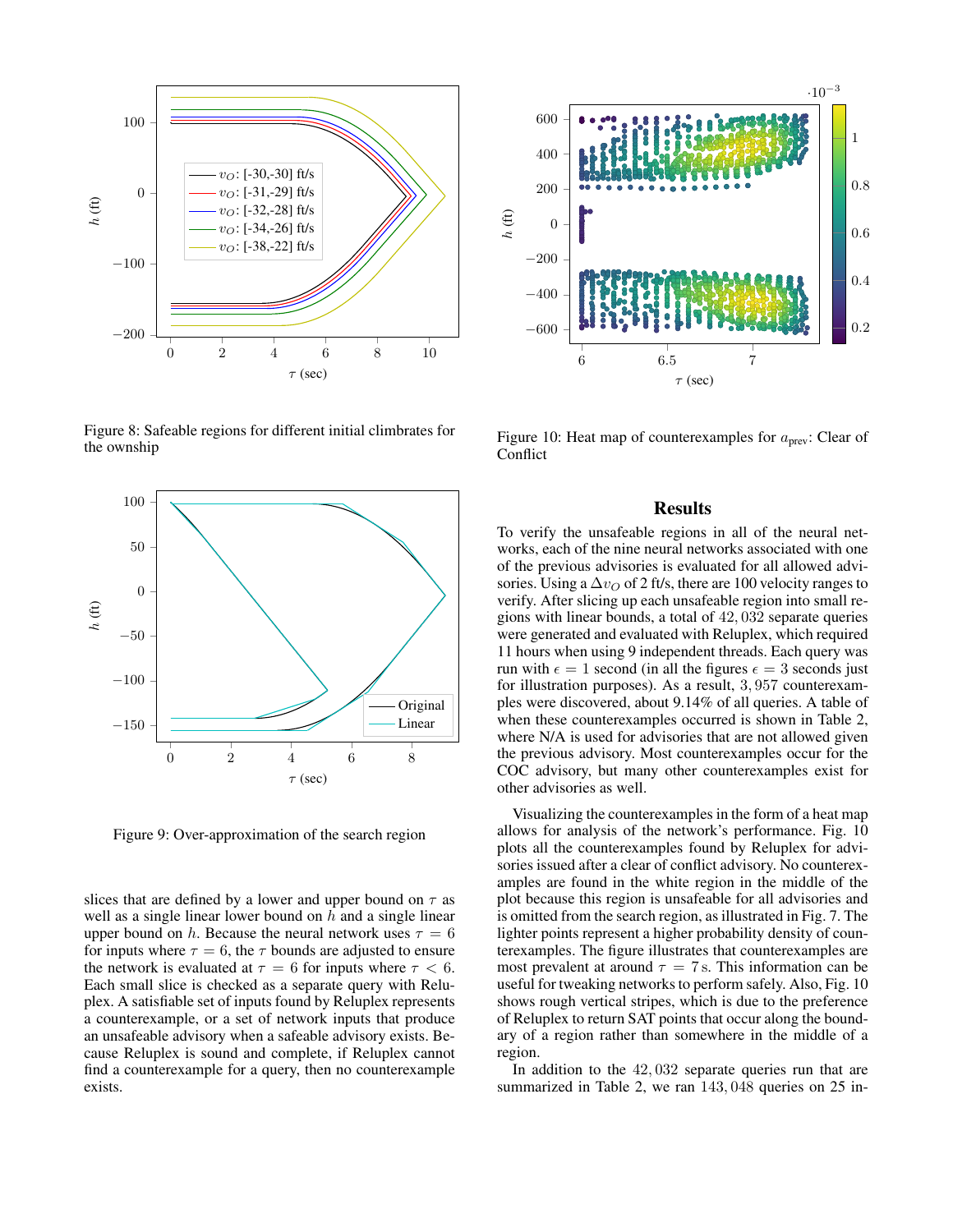|                          | <b>Current Advisory</b> |          |            |                |        |                 |                |                 |                |
|--------------------------|-------------------------|----------|------------|----------------|--------|-----------------|----------------|-----------------|----------------|
| <b>Previous Advisory</b> | COC                     | DNC      | <b>DND</b> | <b>DES1500</b> | CL1500 | <b>SDES1500</b> | <b>SCL1500</b> | <b>SDES2500</b> | <b>SCL2500</b> |
| <b>COC</b>               | 359                     | 28       |            | 48             | 21     | N/A             | N/A            | N/A             | N/A            |
| <b>DNC</b>               | 438                     | 30       |            | 40             | 47     | N/A             | N/A            | N/A             | N/A            |
| <b>DND</b>               | 249                     | $\Omega$ | 17         | 133            | 50     | N/A             | N/A            | N/A             | N/A            |
| <b>DES1500</b>           | 284                     | $\Omega$ |            |                |        | 65              | 76             | N/A             | N/A            |
| CL <sub>1500</sub>       | 223                     | $\Omega$ |            | 0              |        | 117             | 21             | N/A             | N/A            |
| SDES1500                 | 281                     | $\Omega$ |            | 0              |        | 26              | 6              | 32              | 65             |
| <b>SCL1500</b>           | 238                     | $\Omega$ |            | 0              |        | 53              | 66             | 43              | 51             |
| <b>SDES2500</b>          | 324                     | $\Omega$ |            | 0              |        | 12              |                | 89              | 25             |
| <b>SCL2500</b>           | 209                     | $\Omega$ | 12         | 0              |        | 52              | 15             | 48              | 58             |

Table 2: Number of counterexamples discovered with Reluplex



Figure 11: Unsafeable region for COC containing a counterexample

dependent threads to study the effect of the linearization approximation on the number of counterexamples generated. All advisories were checked for  $a_{prev} = COC$ , linearized with line segment lengths of  $\tau$  = 0.125, 0.25, 0.5, 1.0, and 2.0 seconds for both under and over-approximation. All linear segments were split into small regions of the same size so that the number of regions generated remained the same for all cases. The discretization of the linearization follows the convergence trend shown in Fig. 13 expected, for an over-approximated safeable region, a finer linearization reduces the search region and therefore the number of counterexamples found reduces. Conversely, a finer linearization of an under-approximated safeable region increases the searchregion and therefore the number of counter-examples found as well.

Some of these counterexamples are informative, and visualizing the policy at these points reveals problems that need to be addressed. For example, Fig. 11 shows the unsafeable region for COC, which extends into a large area of COC. Given that the unsafeable region appears at low  $\tau$  and h, a collision is imminent, and COC is not safe to give. This information can be used to refine the policy and network to discourage COC advisories in these situations.



Figure 12: Unsafeable regions for CL1500 and DES1500 with DES1500 counterexample

Many counterexamples are found at the boundary between two alerting regions. As shown in Figure 12, the regions being checked for DES1500 and CL1500 meet at a point. In order to avoid any counterexamples, the boundary between DES1500 and CL1500 must pass exactly through the point that divides the two unsafe regions. However, because the neural network is an approximation, the boundary is a little off, and a counterexample is discovered. In addition, no other advisory is safeable around the meeting point, so there is no other advisory the network could give to avoid a counterexample. Requiring the network to change advisories at an exact point in order to prove safety is too strict, so more work is needed to relax this requirement while still guaranteeing safety.

# Conclusions and Future Work

After generating collision avoidance networks, linear safeable regions were defined for all possible advisories. The safeable regions define when an advisory can be made safe in the future, so that advisory is safe to give in the safeable region. If the system always gives safeable advisories when possible, then safety is guaranteed assuming the intruder begins in the safeable region. The safeable regions were checked with Reluplex, resulting in the discovery of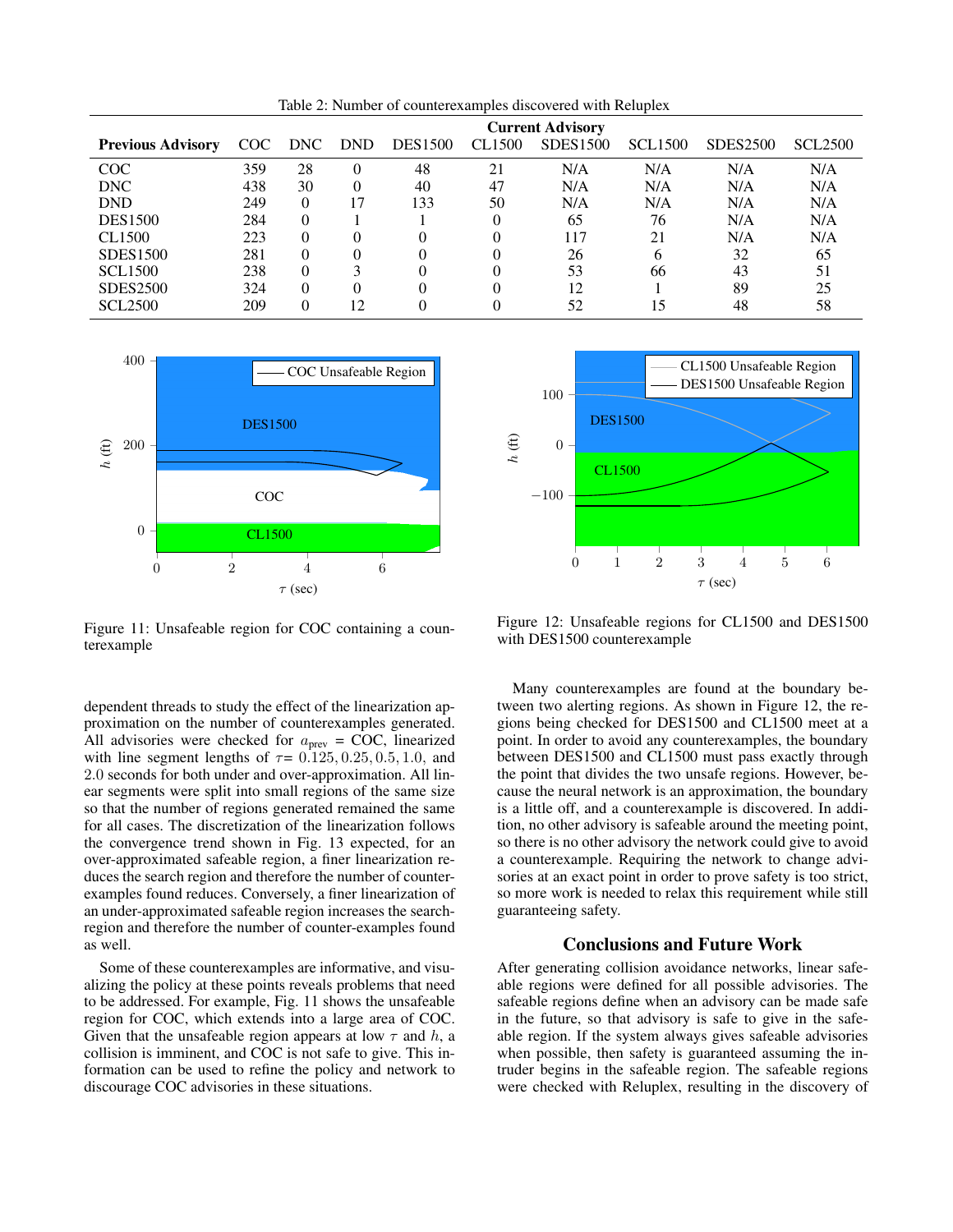

Figure 13: Convergence of under-approximation and outerapproximation linearization techniques.

thousands of counterexamples. The counterexamples can be used to refine the neural networks to improve safety.

A primary issue with proving safety using safeable regions is the hard safety requirement imposed on neural networks. The safeable property requires that the boundary between advisories given by the neural network must pass through an exact point in the state space. In reality, no neural network will be able to satisfy such a hard requirement in all situations.

To overcome this challenge, we have been exploring an extension to safeable, which we call safeable2. A safeable2 region is defined as a region that is safeable by at least two advisories. Verifying safety with safeable2 removes the hard requirement of the neural network having to switch advisories at a single point, but rather allows a small region to switch advisories. In addition, safeable2 omits a small region of uncertain behavior (the region that is safeable by only a single advisory) around the unsafeable region where a lot of counterexamples are found. It will be interesting to explore the implications of using safeable2 to verify safety and whether this method eliminates spurious counterexamples to safe operation. Furthermore, future work will model pilot delay to ensure safety can be guaranteed with realistic pilot compliance.

#### References

Bojarski, M.; Del Testa, D.; Dworakowski, D.; Firner, B.; Flepp, B.; Goyal, P.; Jackel, L. D.; Monfort, M.; Muller, U.; Zhang, J.; et al. 2016. End to end learning for self-driving cars. *arXiv preprint arXiv:1604.07316*.

Chollet, F. 2015. Keras: Deep learning library for Theano and TensorFlow.

Dahl, G. E.; Sainath, T. N.; and Hinton, G. E. 2013. Improv-

ing deep neural networks for LVCSR using rectified linear units and dropout. In *International Conference on Acoustics, Speech, and Signal Processing (ICASSP)*, 8609–8613. IEEE.

Egorov, M.; Sunberg, Z. N.; Balaban, E.; Wheeler, T. A.; Gupta, J. K.; and Kochenderfer, M. J. 2017. POMDPs.jl: A framework for sequential decision making under uncertainty. *Journal of Machine Learning Research* 18(26):1–5.

Gehr, T.; Mirman, M.; Drachsler-Cohen, D.; Tsankov, P.; Chaudhuri, S.; and Vechev, M. 2018. AI2: Safety and robustness certification of neural networks with abstract interpretation. In *IEEE Symposium on Security and Privacy (SP)*.

He, K.; Zhang, X.; Ren, S.; and Sun, J. 2016. Deep residual learning for image recognition. In *IEEE Computer Society Conference on Computer Vision and Pattern Recognition (CVPR)*, 770–778.

Jeannin, J.-B.; Ghorbal, K.; Kouskoulas, Y.; Schmidt, A.; Gardner, R.; Mitsch, S.; and Platzer, A. 2017. A formally verified hybrid system for safe advisories in the nextgeneration airborne collision avoidance system. *International Journal on Software Tools for Technology Transfer* 19(6):717–741.

Julian, K. D., and Kochenderfer, M. J. 2017. Neural network guidance for UAVs. In *AIAA Guidance, Navigation, and Control Conference*, 1743.

Julian, K. D.; Lopez, J.; Brush, J. S.; Owen, M. P.; and Kochenderfer, M. J. 2016. Policy compression for aircraft collision avoidance systems. In *Digital Avionics Systems Conference (DASC)*, 1–10. IEEE.

Katz, G.; Barrett, C.; Dill, D. L.; Julian, K.; and Kochenderfer, M. J. 2017. Reluplex: An efficient SMT solver for verifying deep neural networks. In *International Conference on Computer Aided Verification*, 97–117. Springer.

Kingma, D., and Ba, J. 2015. Adam: A method for stochastic optimization. In *International Conference on Learning Representations*.

Kochenderfer, M. J. 2015. *Decision Making Under Uncertainty: Theory and Application*. MIT Press.

Lomuscio, A., and Maganti, L. 2017. An approach to reachability analysis for feed-forward relu neural networks. *arXiv preprint arXiv:1706.07351*.

Mnih, V.; Kavukcuoglu, K.; Silver, D.; Rusu, A. A.; Veness, J.; Bellemare, M. G.; Graves, A.; Riedmiller, M.; Fidjeland, A. K.; Ostrovski, G.; et al. 2015. Humanlevel control through deep reinforcement learning. *Nature* 518(7540):529.

Silver, D.; Huang, A.; Maddison, C. J.; Guez, A.; Sifre, L.; Van Den Driessche, G.; Schrittwieser, J.; Antonoglou, I.; Panneershelvam, V.; Lanctot, M.; et al. 2016. Mastering the game of Go with deep neural networks and tree search. *Nature* 529(7587):484.

Simonyan, K., and Zisserman, A. 2015. Very deep convolutional networks for large-scale image recognition. In *International Conference on Learning Representations*.

Theano Development Team. 2016. Theano: A Python